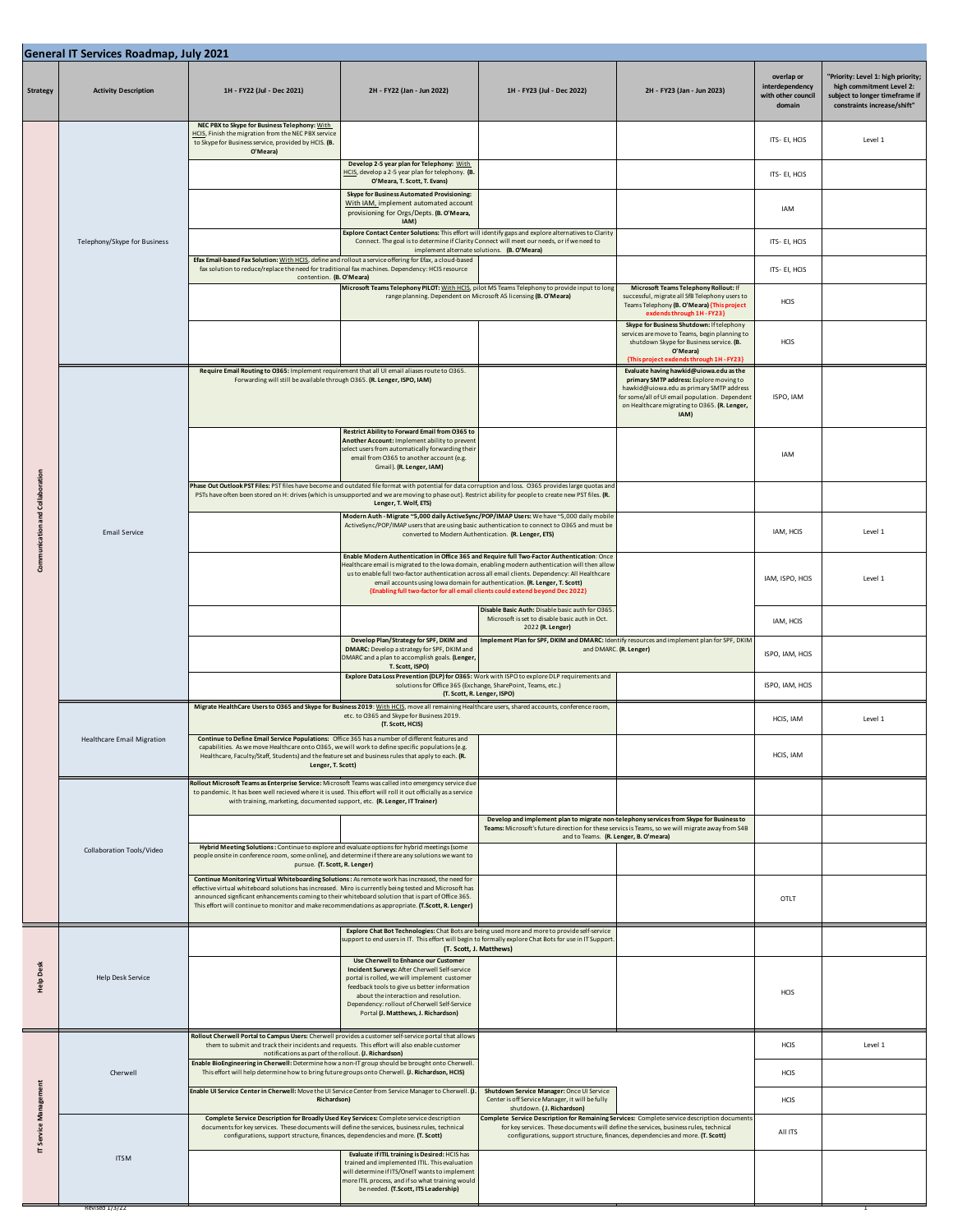| General IT Services Roadmap, July 2021 |                             |                                                                                                                                                                              |                                                                                                                                                                                            |                                                                                                                                                 |                                                                                                      |                                                               |                                                                                                                                 |  |
|----------------------------------------|-----------------------------|------------------------------------------------------------------------------------------------------------------------------------------------------------------------------|--------------------------------------------------------------------------------------------------------------------------------------------------------------------------------------------|-------------------------------------------------------------------------------------------------------------------------------------------------|------------------------------------------------------------------------------------------------------|---------------------------------------------------------------|---------------------------------------------------------------------------------------------------------------------------------|--|
| Strategy                               | <b>Activity Description</b> | 1H - FY22 (Jul - Dec 2021)                                                                                                                                                   | 2H - FY22 (Jan - Jun 2022)                                                                                                                                                                 | 1H - FY23 (Jul - Dec 2022)                                                                                                                      | 2H - FY23 (Jan - Jun 2023)                                                                           | overlap or<br>interdependency<br>with other council<br>domain | "Priority: Level 1: high priority;<br>high commitment Level 2:<br>subject to longer timeframe if<br>constraints increase/shift" |  |
|                                        | Asset Management            | Asset Management Service Review: Complete a<br>service review for asset management, identifying<br>existing systems, determining requirements, etc. (S.<br>Potter, J. Steil) | <b>Evaluate if Cherwell can meet Asset</b><br>and implement plans to use Cherwell as the<br>authoritative source for asset tracking and<br>management (J. Richardson, S. Potter, J. Steil) | Management Service Review Findings: Develop   Cherwell as the authoritative source for asset tracking and management (J. Richardson, S. Potter, | Implement Cherwell for Asset Management (If viable): Develop and implement plans to use<br>J. Steil) |                                                               |                                                                                                                                 |  |
|                                        | Windows 11                  |                                                                                                                                                                              | Evaluate and Pilot Windows 11: Evaluate<br>Windows 11 potential benefits and ability to<br>meet the needs of campus. (T. Wolf, S. Potter, J.<br>Steil)                                     |                                                                                                                                                 |                                                                                                      |                                                               |                                                                                                                                 |  |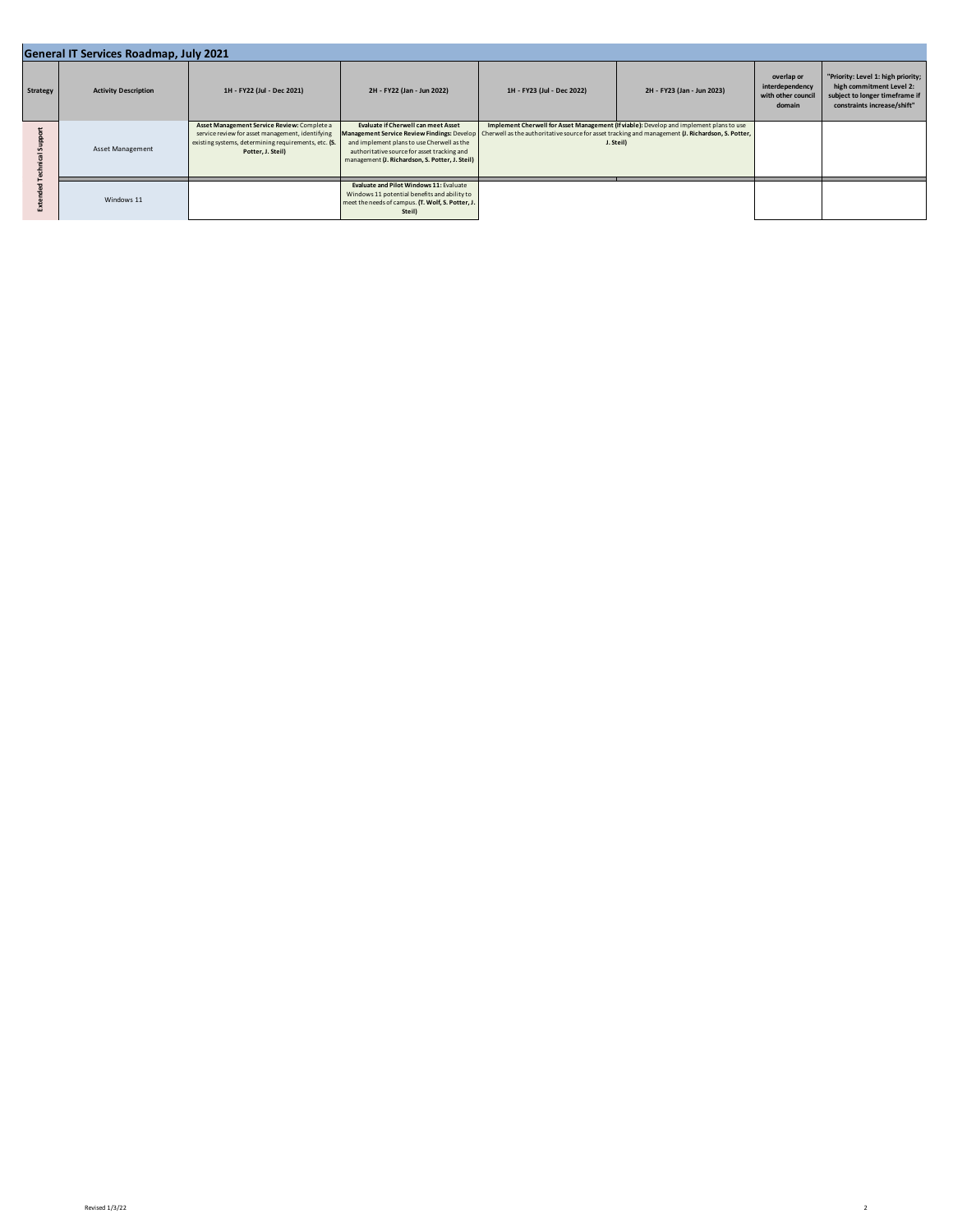| <b>General IT Services Roadmap, July 2021</b> |                                         |                                                                                                                                                                                                                                                                                                                                                                 |                                                                                                                                                                                                                                               |                                                                                                                                                                                                                                                                                                        |                                                                                                                                                                                                 |                                                               |                                                                                                                                 |  |
|-----------------------------------------------|-----------------------------------------|-----------------------------------------------------------------------------------------------------------------------------------------------------------------------------------------------------------------------------------------------------------------------------------------------------------------------------------------------------------------|-----------------------------------------------------------------------------------------------------------------------------------------------------------------------------------------------------------------------------------------------|--------------------------------------------------------------------------------------------------------------------------------------------------------------------------------------------------------------------------------------------------------------------------------------------------------|-------------------------------------------------------------------------------------------------------------------------------------------------------------------------------------------------|---------------------------------------------------------------|---------------------------------------------------------------------------------------------------------------------------------|--|
| <b>Strategy</b>                               | <b>Activity Description</b>             | 1H - FY22 (Jul - Dec 2021)                                                                                                                                                                                                                                                                                                                                      | 2H - FY22 (Jan - Jun 2022)                                                                                                                                                                                                                    | 1H - FY23 (Jul - Dec 2022)                                                                                                                                                                                                                                                                             | 2H - FY23 (Jan - Jun 2023)                                                                                                                                                                      | overlap or<br>interdependency<br>with other council<br>domain | 'Priority: Level 1: high priority;<br>high commitment Level 2:<br>subject to longer timeframe if<br>constraints increase/shift" |  |
|                                               | Azure Virtual Desktop                   | Complete Azure Virtual Desktop Pilot: Make<br>recommendations for use cases and implementation<br>(T. Wolf, T.Scott)                                                                                                                                                                                                                                            |                                                                                                                                                                                                                                               | Azure Virtual Desktop Rollout: If decision is made to rollout Azure Virtual Desktop as a service, get<br>infrastructure ready for production and build production service. (T. Wolf, EI)                                                                                                               |                                                                                                                                                                                                 | ITS-EI, IAM                                                   | Level 1                                                                                                                         |  |
|                                               |                                         |                                                                                                                                                                                                                                                                                                                                                                 | Evaluate Windows 365: Windows 365 is a new<br>service from Microsoft. It leverages the Azure<br>Virtual Desktop technology, but delivers VMs in<br>a fixed cost per month structure (T. Wolf,<br>T.Scott)                                     |                                                                                                                                                                                                                                                                                                        |                                                                                                                                                                                                 | ITS-EI, IAM                                                   |                                                                                                                                 |  |
|                                               |                                         | Rollout Microsoft EndPoint Configuration Management (i.e. Intune) to Campus: Rollout Intune<br>broadly to campus computers in a co-management configuration along with SCCM. (T. Wolf)                                                                                                                                                                          |                                                                                                                                                                                                                                               | <b>Evaluate and Create InTune Reports: Evaluate</b><br>and rollout Intune reports reports showing<br>client health, status, etc. (T. Wolf)                                                                                                                                                             |                                                                                                                                                                                                 |                                                               |                                                                                                                                 |  |
|                                               |                                         | Test and Evaluate Microsoft Intune Autopilot: This effort will test and evaluate the Autopilot<br>capabilities to image, reimage and reset devices, even those remote.                                                                                                                                                                                          |                                                                                                                                                                                                                                               | Implement Microsoft Autopilot: Make Autopilot available as a standard production service to<br>campus. (T. Wolf, ETS)                                                                                                                                                                                  |                                                                                                                                                                                                 |                                                               |                                                                                                                                 |  |
|                                               |                                         | (T. Wolf, ETS)<br>Testing of Additional Security for Windows Workstations: Begin testing and evaluation of additional<br>security measures for workstations (e.g. Windows Credential Guard, Windows Device Guard, etc.). (T.<br>Wolf, ISPO)                                                                                                                     |                                                                                                                                                                                                                                               | Rollout Additional Security for Windows Workstations: Based on results of testing and<br>evaulation, rollout additonal security measures to campus workstations.<br>(T. Wolf, ISPO)                                                                                                                    |                                                                                                                                                                                                 | ISPO, IAM                                                     |                                                                                                                                 |  |
| <b>Enterprise Client Management</b>           | Device Management                       |                                                                                                                                                                                                                                                                                                                                                                 |                                                                                                                                                                                                                                               | Test and Evaluate Microsoft Intune Ability to<br>Manage MacOS and IOS Devices: This effort wil<br>test and evaluate Intune capabilities to manage<br>MacOS and iOS devices. (T. Wolf)                                                                                                                  | <b>Implement MacOS and IOS Devices Mgmt</b><br>Changes: Based on outcomes of evaluations,<br>implement changes to management of MacOS<br>and iOS devices. (T. Wolf)                             |                                                               |                                                                                                                                 |  |
|                                               |                                         |                                                                                                                                                                                                                                                                                                                                                                 | Improve the Tools and Processes to Update<br>Mac OS Devices: Evaluate tools and processes to<br>allow for more streamlined updates on Mac OS<br>devices. (T. Wolf)                                                                            | Improve the Mac OS Login Experience: Identify<br>potential solutions to improve the Mac<br>OS/Active Directory login experience. (T. Wolf)                                                                                                                                                             |                                                                                                                                                                                                 |                                                               |                                                                                                                                 |  |
|                                               |                                         |                                                                                                                                                                                                                                                                                                                                                                 |                                                                                                                                                                                                                                               | Explore a "PatchMyPC" like solution for the Mac OS ecosystem: On Windows devices, the<br>PatchMyPC service provides automatic updates for a number of software applications. This effort<br>will look to identify a solution on the Mac OS side. (T. Wolf)                                             |                                                                                                                                                                                                 |                                                               |                                                                                                                                 |  |
|                                               |                                         |                                                                                                                                                                                                                                                                                                                                                                 |                                                                                                                                                                                                                                               | Explore Data Loss Prevention (DLP) for Windows Clients: Work with ISPO to explore DLP<br>requirements and solutions for Microsoft Windows (T. Scott, T. Wolf, ISPO)                                                                                                                                    |                                                                                                                                                                                                 | ISPO, IAM, HCIS                                               |                                                                                                                                 |  |
|                                               | Printing                                |                                                                                                                                                                                                                                                                                                                                                                 |                                                                                                                                                                                                                                               | <b>Evaluate Microsoft Universal Print: Microsoft</b><br>has rolled out a new cloud-based printing<br>service that may provide some benefits to<br>campus. (T. Wolf)                                                                                                                                    |                                                                                                                                                                                                 |                                                               |                                                                                                                                 |  |
|                                               |                                         |                                                                                                                                                                                                                                                                                                                                                                 |                                                                                                                                                                                                                                               | <b>Evaluate Expanding Web Print Service to</b><br>Department Print Queues: A web-based print<br>service is available today for students. This<br>effort will evaluate this feature for faculty/staff<br>and department printers. (T. Wolf)                                                             |                                                                                                                                                                                                 |                                                               |                                                                                                                                 |  |
|                                               | Microsoft Agreement                     | Evaluate Microsoft A3 vs A5 License: Evaluate the potential benefits and additional cost between the<br>Microsoft A3 and A5 license. (T. Scott, T. Evans)                                                                                                                                                                                                       |                                                                                                                                                                                                                                               |                                                                                                                                                                                                                                                                                                        |                                                                                                                                                                                                 | HCIS, ISPO                                                    | Level 1                                                                                                                         |  |
| Software                                      |                                         |                                                                                                                                                                                                                                                                                                                                                                 |                                                                                                                                                                                                                                               | Microsoft Renewal: The existing Microsoft campus agreement expires in August 2022. This effort<br>will plan and prepare for the renewal of a 3+ year agreement.<br>(T. Scott, T. Evans)                                                                                                                |                                                                                                                                                                                                 | HCIS                                                          |                                                                                                                                 |  |
|                                               | <b>Technology Review Process</b>        | Implement Improved Tech Review Process: Pilot is completed, need to move to production. (T. Scott,<br>J. Chaffee, K. Corey, T. Schmidt)                                                                                                                                                                                                                         |                                                                                                                                                                                                                                               |                                                                                                                                                                                                                                                                                                        |                                                                                                                                                                                                 | <b>ISPO</b>                                                   |                                                                                                                                 |  |
|                                               | Personal File Storage                   | Rollout OneDrive to UI Owned and Managed<br>Devices: Enable automatic login and access to<br>OneDrive for all UI owned and managed computers.<br>(R. Lenger, L. Hafner, ECM)                                                                                                                                                                                    |                                                                                                                                                                                                                                               | Pilot and Rollout One Drive Known Folder Move Feature : Known Folder Move (KFM) is a feature<br>designed to protect user data. It automatically syncs data from Desktop, Documents and Picture<br>folder to OneDrive. (R. Lenger, L. Hafner, ETS)                                                      |                                                                                                                                                                                                 |                                                               |                                                                                                                                 |  |
| File Storage                                  |                                         |                                                                                                                                                                                                                                                                                                                                                                 |                                                                                                                                                                                                                                               | Continue Efforts to Phase Out H: Drive: Our stated direction it to move away from the H: drive service. This will involve migrating H: Drive Data to<br>OneDrive, elimnating PSTs from H: drive, developing plans for Access databases, adjusting provisioning rules, etc. (R. Lenger, L. Hafner, ETS) |                                                                                                                                                                                                 | ITS-EI, IAM                                                   |                                                                                                                                 |  |
|                                               |                                         | Phase Out Outlook PST Files: PST files have become and outdated file format with potential for data corruption and loss. O365 provides large quotas and<br>PSTs have often been stored on H: drives (which is unsupported and we are moving to phase out). Restrict ability for people to create new PST files. (R.                                             | Lenger, T. Wolf, ETS)                                                                                                                                                                                                                         |                                                                                                                                                                                                                                                                                                        |                                                                                                                                                                                                 |                                                               |                                                                                                                                 |  |
| Security                                      | Duo                                     | Duo for all students, faculty and staff: Finalize and implement business rules requiring all users<br>(including students) to enroll in Duo. (T.Scott, J. O'konek)                                                                                                                                                                                              |                                                                                                                                                                                                                                               |                                                                                                                                                                                                                                                                                                        |                                                                                                                                                                                                 | IAM, ISPO                                                     | Level 1                                                                                                                         |  |
|                                               | Office 365                              |                                                                                                                                                                                                                                                                                                                                                                 |                                                                                                                                                                                                                                               | Develop Microsoft Teams Training Program: Develop and begin delivering Microsoft Teams<br>training to campus. Training will consist of instructor-led classes, LinkedIn Learning and<br>documentation (e.g. quick start guides, etc.) (IT Trainer)                                                     |                                                                                                                                                                                                 |                                                               |                                                                                                                                 |  |
| IT Training                                   |                                         |                                                                                                                                                                                                                                                                                                                                                                 |                                                                                                                                                                                                                                               | Develop One Drive for Business Training Program: Develop and begin delivering OneDrive for<br>Business training to campus. Training will consist of instructor-led classes, LinkedIn Learning and<br>documentation (e.g. quick start guides, etc.) (IT Trainer)                                        |                                                                                                                                                                                                 |                                                               |                                                                                                                                 |  |
| Marketing and ITS Web Site                    | <b>Targeted Email Marketing Service</b> | Rollout Marketing Service Using Direct Targeted Emails: This service would use data/triggers to<br>determine what services users may be interested in, then send them targeted emails about those<br>services. For example a newly enrolled student, user signs into a service for the first time, student signs<br>up for a specific class. (A. Coon, T.Scott) |                                                                                                                                                                                                                                               |                                                                                                                                                                                                                                                                                                        |                                                                                                                                                                                                 |                                                               |                                                                                                                                 |  |
|                                               |                                         |                                                                                                                                                                                                                                                                                                                                                                 | Conduct an Inventory of the ITS Web Site:<br>Perform an inventory audit of all pages and<br>content currently on the ITS Web Site. Identify<br>page to be removed, updated, etc. (A. Coon)                                                    | Develop and Implement a Plan to Move ITS Web Site to the SiteNow v3 Service: The ITS Web Sit                                                                                                                                                                                                           | is on the original version of the Drupal service and needs to move to Drupal 9. This will be a<br>complex and potentially manual process. (A. Coon)<br>{This project exdends through 1H - FY23} | OSC Web Team                                                  | Level 1                                                                                                                         |  |
|                                               | ITS Web Site                            | Redesign and Update the Audience Pages on the ITS Web Site: This effort will redesign and update the<br>content of the student, faculty, staff, etc. web pages. (A. Coon)                                                                                                                                                                                       |                                                                                                                                                                                                                                               |                                                                                                                                                                                                                                                                                                        |                                                                                                                                                                                                 | OSC Web Team                                                  |                                                                                                                                 |  |
|                                               |                                         |                                                                                                                                                                                                                                                                                                                                                                 | <b>Conduct a Service Review of the IT Service</b><br>Alerts Service: Perform a service review of the<br>current IT Service Alerts service to determine<br>what is working, what isn't and how it could be<br>improved. (A. Coon, J. Matthews) |                                                                                                                                                                                                                                                                                                        |                                                                                                                                                                                                 | OSC Web Team                                                  |                                                                                                                                 |  |